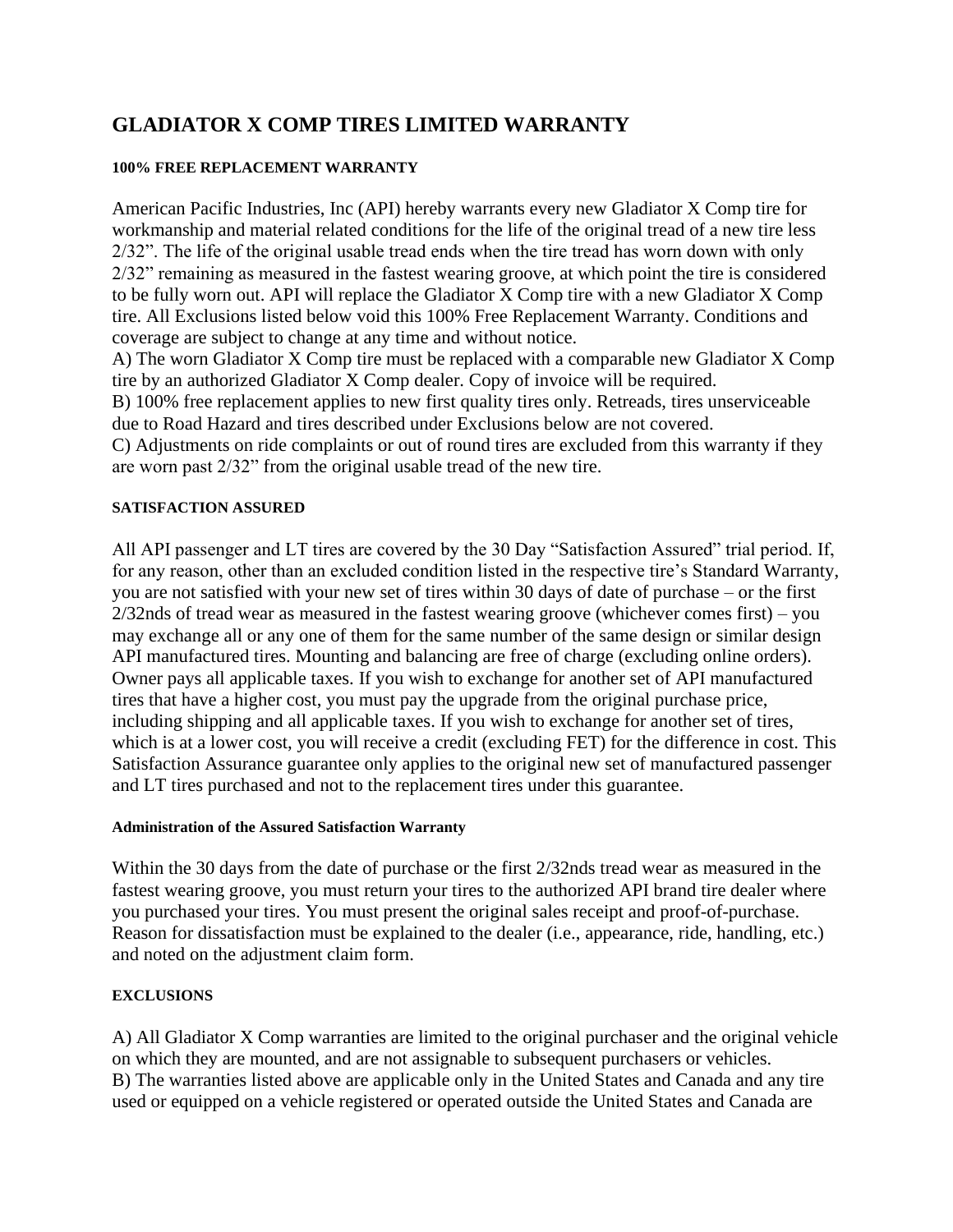not covered by these warranties.

C) The following is not covered by the warranties listed above:

1) Tire branded or marked "Non-Adjustable" (N/A) or "Blemished" (Blem), or previously adjusted.

2) Failure, damage or irregular wear due to:

a) fire, accident or vandalism;

b) mechanical condition of vehicle, including improper alignment, improper inflation, wheel imbalance, faulty shocks or brakes;

c) misapplication of tire; or

d) alteration of the tire, addition of foreign material, transfers from one vehicle to another or any previous damages and/or repairs.

3) Cost of mounting and balance service.

4) Loss of time or use, inconvenience, or any incidental or consequential damages except as prohibited by law.

5) Adjustment on out-of-balance or out-of-round tires are allowed only during the first 2/32" of the original tread. A set of all four (4) tires from the same vehicle claimed for out-of-round will not be accepted.

D) Any Gladiator X Comp tire submitted five (5) years or more from the date of manufacture as determined by the DOT Serial number is not covered under the warranties listed above.

# **REPAIRS AND RETREADING: RATING CHANGES AND CAUTIONS**

A) Repaired, retreaded or altered Gladiator X Comp tire with "Speed Rating" no longer retain their "Speed Rating".

B) If the aforementioned tire(s) is repairable, see the recommended repair procedures used by the tire dealer(s) for repairing tubeless passenger car radial tires as detailed and illustrated in the RMA puncture repair procedures.

C) Repairs must be restricted to the tread area inside a half inch of the sidewall of the tire.

D) Do not repair any sidewall punctures and/or tread area punctures that are larger than 1/4" in diameter.

# **OWNER'S OBLIGATIONS**

In order to be eligible for Gladiator X Comp Limited Warranty service, the dealer/owner must: A) At the time of purchase, the tires must be properly installed, correct air pressure set and the wheels balanced. Every 6,000 miles the tires must be rotated, proper air pressures set and the wheel alignment checked.

B) Any tire to be adjusted must be presented to an authorized Gladiator X Comp dealer.

C) Present proof of purchase to the satisfaction of the dealer.

D) Complete and sign a Gladiator X Comp Warranty Claim Form which is available at any authorized dealer.

E) Pay the amount due on taxes, mounting and balancing charges or cost of other services ordered.

# **DISCLAIMER**